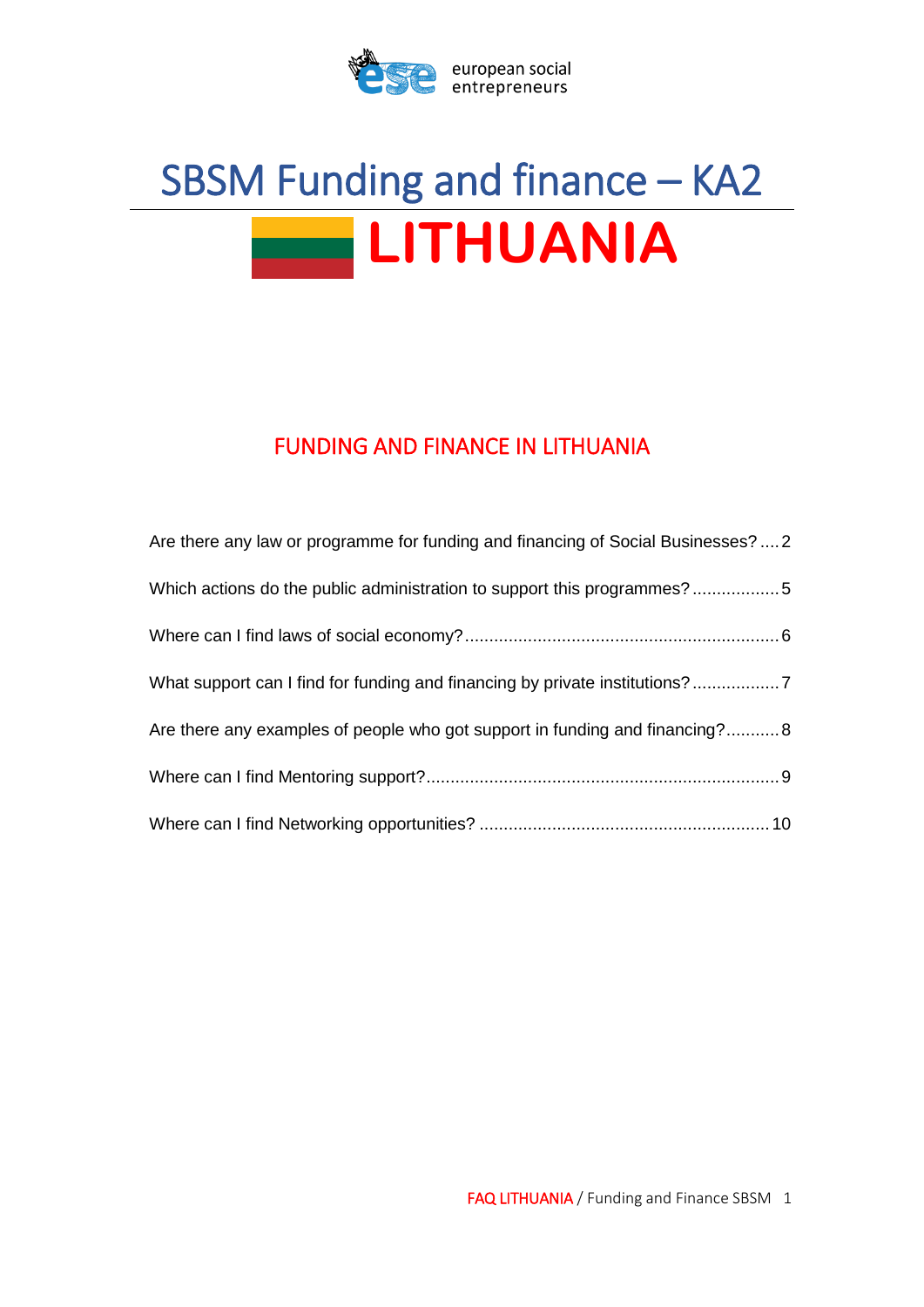

## <span id="page-1-0"></span>Are there any law or programme for funding and financing of Social Businesses?

The following publication is based on "A map of social enterprises and their ecosystems in Europe. Lithuania Report for European Commission, 2014."

There is legal recognition of "social enterprise" in Lithuania. In Lithuania a Law on Social Enterprises (hereinafter – the Law) was passed in 2004 (amended in 2011) which defines a social enterprise as "any sort of enterprise that is set up to create employment for people that are severely disadvantaged in the labour market". As the Law foresees "the aim of social enterprises shall be, by employing the persons who are attributed to the target groups indicated in this Law and who have lost their professional and general capacity for work, are economically inactive and are unable to compete in the labour market under equal conditions, to promote the return of these persons to the labour market, their social integration as well as to reduce social exclusion". In 2004 Lithuanian was among the first new EU member states that adopted this law. Together with entering the EU, Lithuania got access to structural funds assistance and needed to harmonise national legal framework with the EU's legislation.

The Law distinguishes two types of social enterprises:

1. Social enterprise with a number of employees (employ the persons who are attributed to at least one of the following target groups: the disabled, longterm unemployed, persons for whom not more than five years are left until the pensionable age, lonely parents, ex-prisoners, and drug addicts after rehabilitation) that accounts at least 40 per cent of annual weighted average number of the employees on the staff list, and the number of the employees who are attributed to the target groups of persons is not less than four;

2. Social enterprise of the disabled – the employees who are attributed to the target group of the disabled account for not less than 50 per cent of the annual average number of employees on the staff list.

Referring to the Law, operating goals of the social enterprise should be related to the employment of the target group, developing working and social skills as well as the target group's social integration. In addition, both types of social enterprises have to meet the following prerequisites in order to qualify for social enterprise status:

- 1. Company's founding documents, mission and vision have to explicitly outline employment of the persons who are attributed to the target groups, development of their working (technical) and social skills as well as their social integration as its operating goal:
- 2. Company does not carry out the activities included in the list of nonsupported activities of social enterprises as approved by the Government or an institution authorised by it (Lithuanian Labour Exchange) or the income received from such activities over the tax period accounts for not more than 20 per cent of the total income received by this legal person and also fails to comply with the temporary employment activity (business).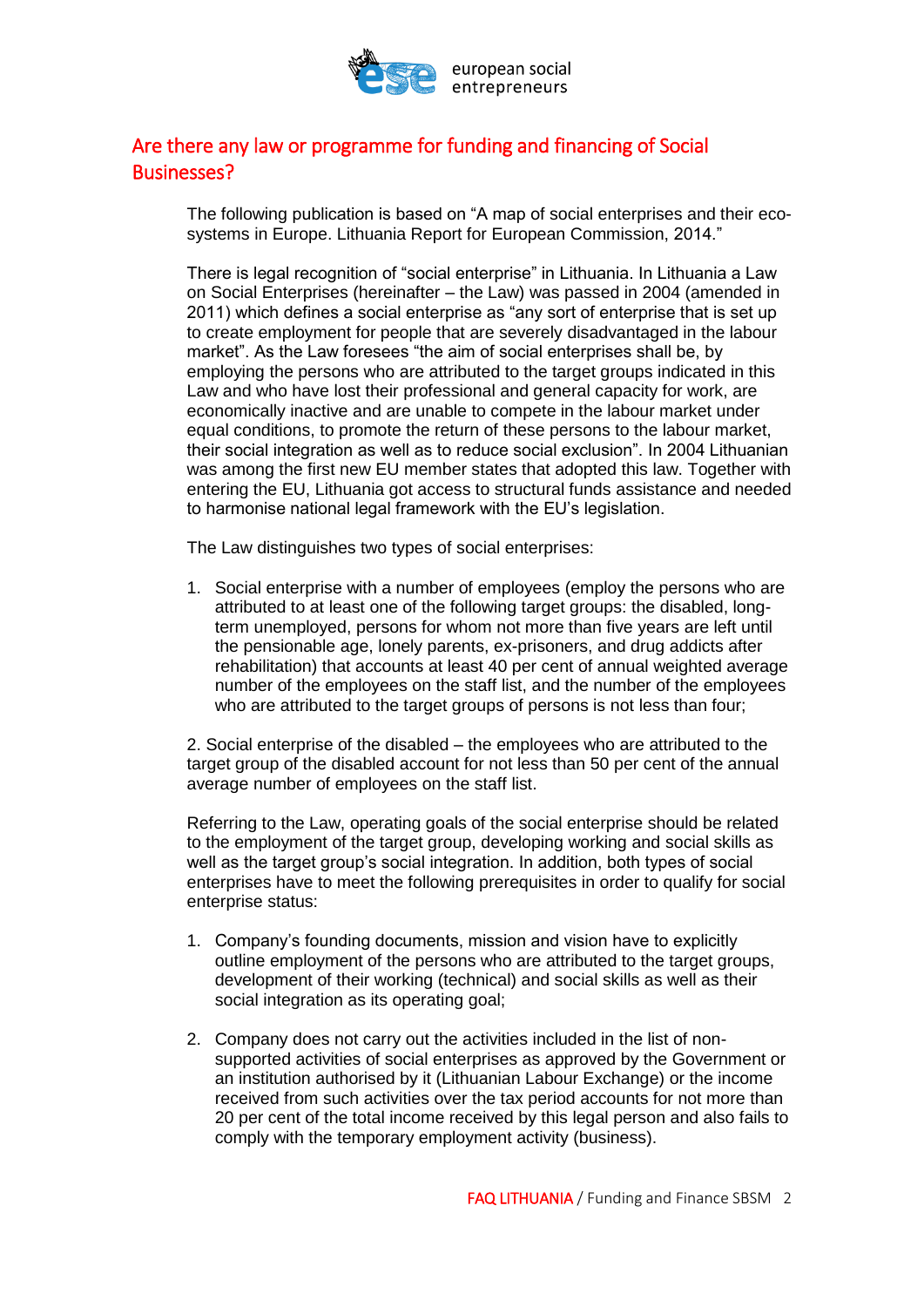

Eligible companies are entitled to public support (funding schemes), depending on their status. A legal entity can also carry out social purposes without having a status of 'social enterprise', for example, charities and sponsorship funds, public entities, NGOs and associations. Some of them could be characterised as 'de facto social enterprises' if compared to the EU legal definition of social enterprise ('broad definition'). However, they are not qualifying for any state support or other benefits as the companies with status of 'social enterprise' do. Social enterprises (social enterprises and social enterprises of the disabled) – are supported by partial reimbursement of wages and state social insurance contributions, Subsidy for the creation of workplaces, adaptation of workplaces to disabled employees and acquisition or adaptation of their work equipment, Subsidy for the training of the employees who are attributed to the target groups.

Social enterprises of the disabled (additional state aid) – are supported by Subsidy for the adaptation of the work environment of disabled employees, production premises and rest rooms, Subsidy for the reimbursement of additional administrative and transport expenses, Subsidy for the reimbursement of expenses on an assistant (sign language interpreter).

Under Article 13 of the Law on Social Enterprises eligible companies are entitled to public support (funding schemes), depending on their status. All social enterprises may be granted the types of state aid as well as additional types of state aid, particularly focused on the social enterprises of the disabled. If the disabled worker has a working capacity rated between 45 and 55 per cent the employer is eligible to a fixed-term subsidy for a period of up to 12 months and a bonus on their social insurance contribution fee. The amount of the subsidy may not exceed the amount of two minimum monthly salaries as valid in that month and approved by the Government. Employers who hire disabled employees on the basis of a temporary work contract are only eligible to wage subsidies and bonuses for up to 3 months. Employers who hire disabled employees on the basis of permanent work contracts are entitled to constant state support throughout the employment period of the disabled and are entitled to further bonuses.

Employers who hire people from other target groups are entitled to state support for their employment for a period of 12 months; in a case if their registered unemployment in a territorial labour exchange is longer than 2 years, a person can be supported for 24 months after the recruitment.

The Lithuanian government offers a bonus (lump sum) for the creation of each new position to encourage new openings. The amount of a subsidy for the creation of a workplace may vary from 65 per cent (moderate disability/low level special needs) to 80 per cent (most severe disability/high level special needs) of the total amount of expenses required for this purpose, however, a subsidy for the creation of one workplace may not exceed 40 minimum monthly salaries as

valid in the month of granting of the subsidy and approved by the Government. A subsidy for the training of the employees who are attributed to the target groups may be granted in the following amounts: (1) for general training25 – up to 60 per cent of required expenses; (2) for specific training26 – up to 35 per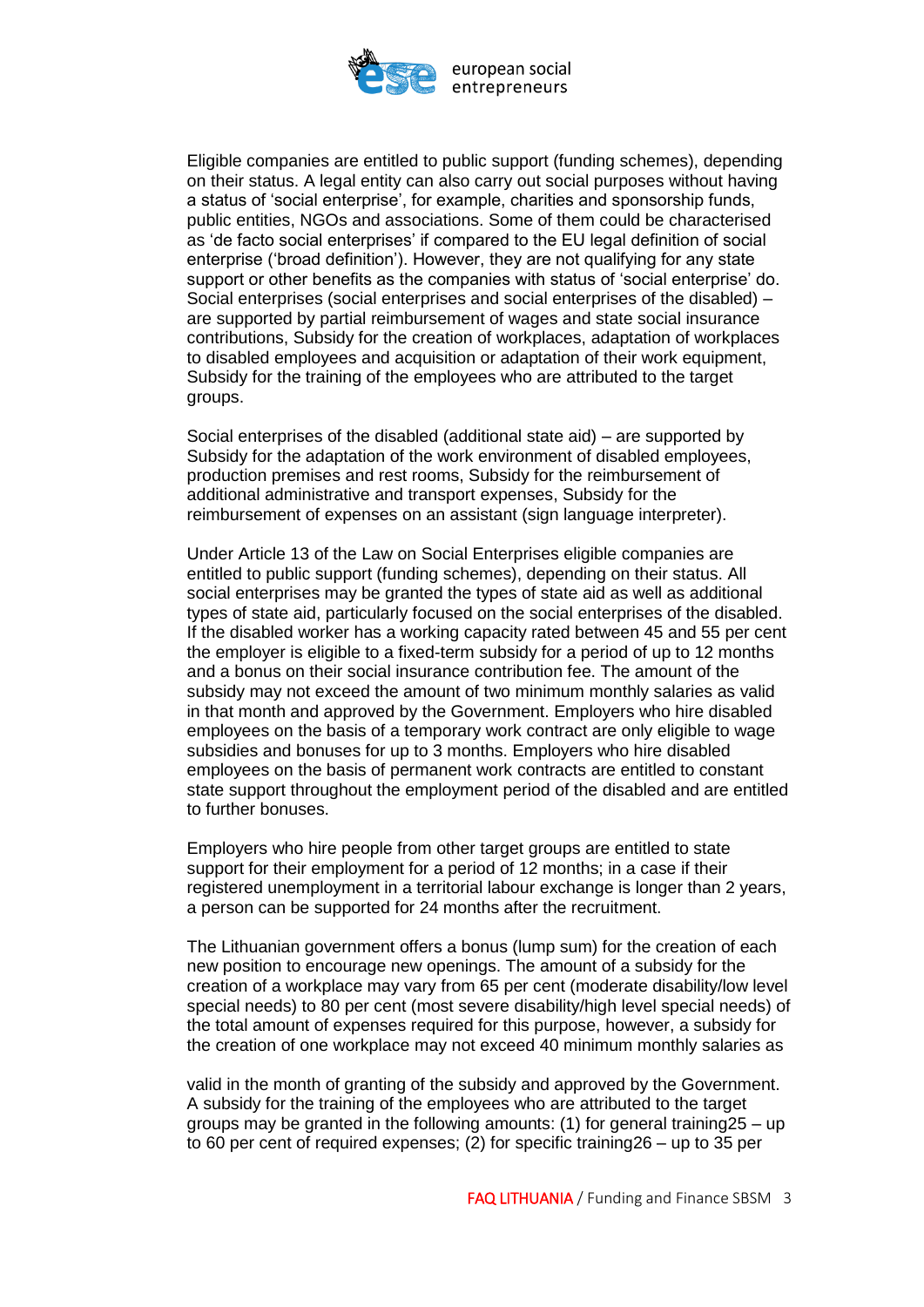

cent of required expenses. The subsidy may be increased by 10 per cent in the case of medium size enterprises or 20 per cent if the aid is intended for small size companies.

In addition to state support schemes in the form of subsidies (state aid), social enterprises have a right to receive public support under other legal acts, including those establishing support of small- and medium-sized enterprises (SMEs), as well as the social programmes financed from the State budget and monetary funds. Under Article 5 of the Lithuanian Law on Corporate Income Tax (adopted in 2001, amended in 2013)28, social enterprises benefit from a zero tax rate. Under Article 91 of the Lithuanian Law on Public Procurement (adopted 1996, last amended in 2013)29 procurements from the social enterprises can be made using simplified procedure. In addition, public authorities must, when conducting simplified procurement procedures, procure at least 5 per cent of the total value of contracts awarded in simplified procurement procedures from social enterprises (including social enterprises of the disabled). On the one hand, it facilitates sales of products and services provided by the social enterprises.

Social companies are eligible for some pre-start/ start-up support under the following subsidy schemes: for the creation of workplaces, adaptation of workplaces to disabled employees and acquisition or adaptation of their work equipment; for the adaptation of the work environment of disabled employees, production premises and rest rooms (see also description above). In addition, social companies are eligible for some business support. For example, under the Priority 1 of the Human Resources Development OP some training of the target group employees (mainly focusing on improvement of their professional competences) were arranged and funded from the ESF.

In addition to the publicly funded support schemes, there are some bilateral cooperation programmes which are not specifically targeted at social enterprises, but mostly at NGOs and other SMEs that implement social projects - Lithuanian - Swiss Cooperation Programme, EEE and Norway Grants.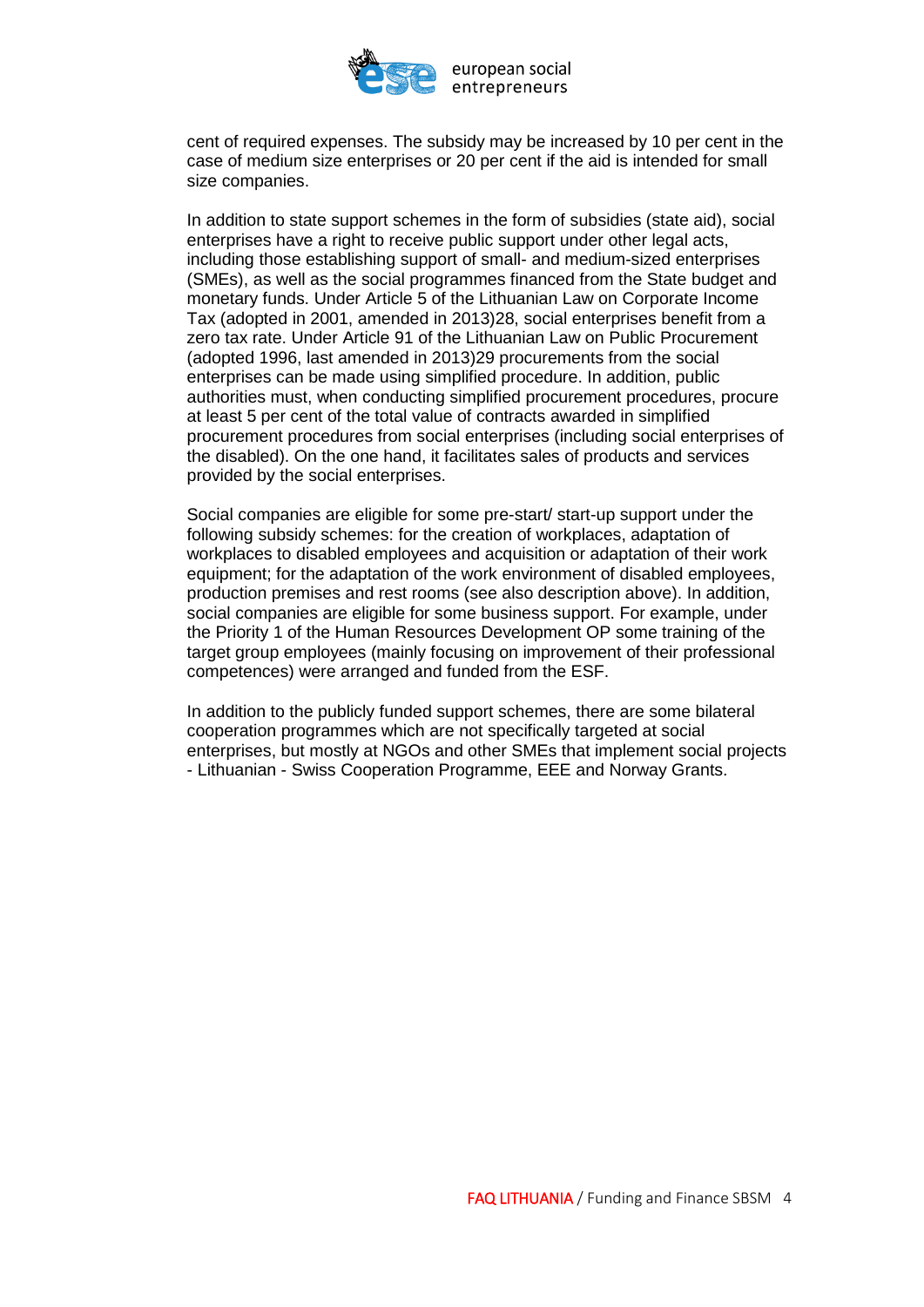

## <span id="page-4-0"></span>Which actions do the public administration to support and promote this programmes?

According to the Lithuanian law social enterprises could be supported in following way:

Social enterprises (social enterprises and social enterprises of the disabled) – are supported by partial reimbursement of wages and state social insurance contributions, Subsidy for the creation of workplaces, adaptation of workplaces to disabled employees and acquisition or adaptation of their work equipment, Subsidy for the training of the employees who are attributed to the target groups.

Social enterprises of the disabled (additional state aid) – are supported by Subsidy for the adaptation of the work environment of disabled employees, production premises and rest rooms, Subsidy for the reimbursement of additional administrative and transport expenses, Subsidy for the reimbursement of expenses on an assistant (sign language interpreter).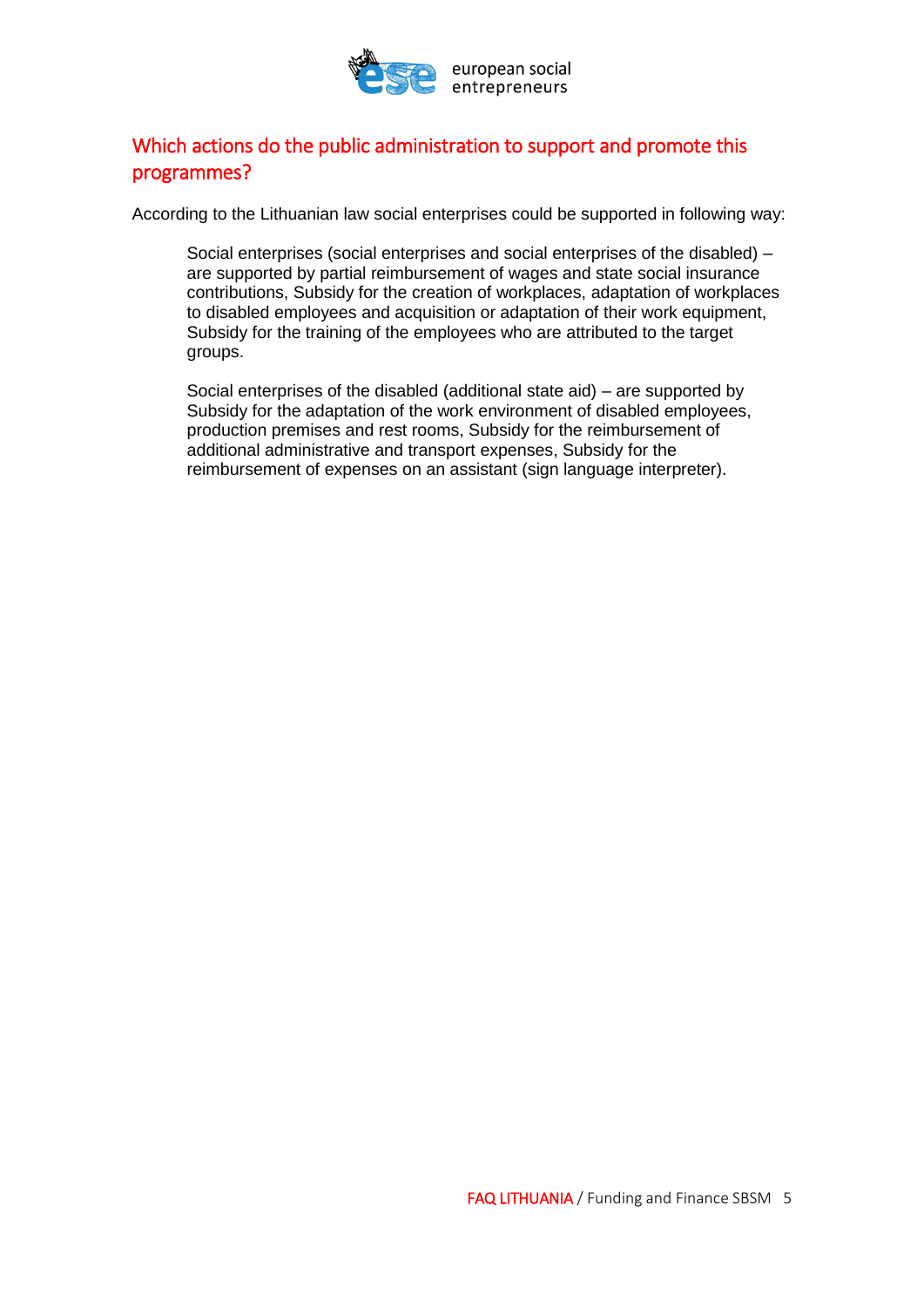

## <span id="page-5-0"></span>Where can I find laws of social economy?

Republic of Lithuania. Law on Social Enterprises [https://e-seimas.lrs.lt/rs/legalact/TAD/TAIS.../MSO2003\\_DOC](https://e-seimas.lrs.lt/rs/legalact/TAD/TAIS.../MSO2003_DOC)

Law on the social integration of the Disabled. <http://www.ilo.org/dyn/natlex/docs/WEBTEXT/34751/64897/E91LTU04.htm>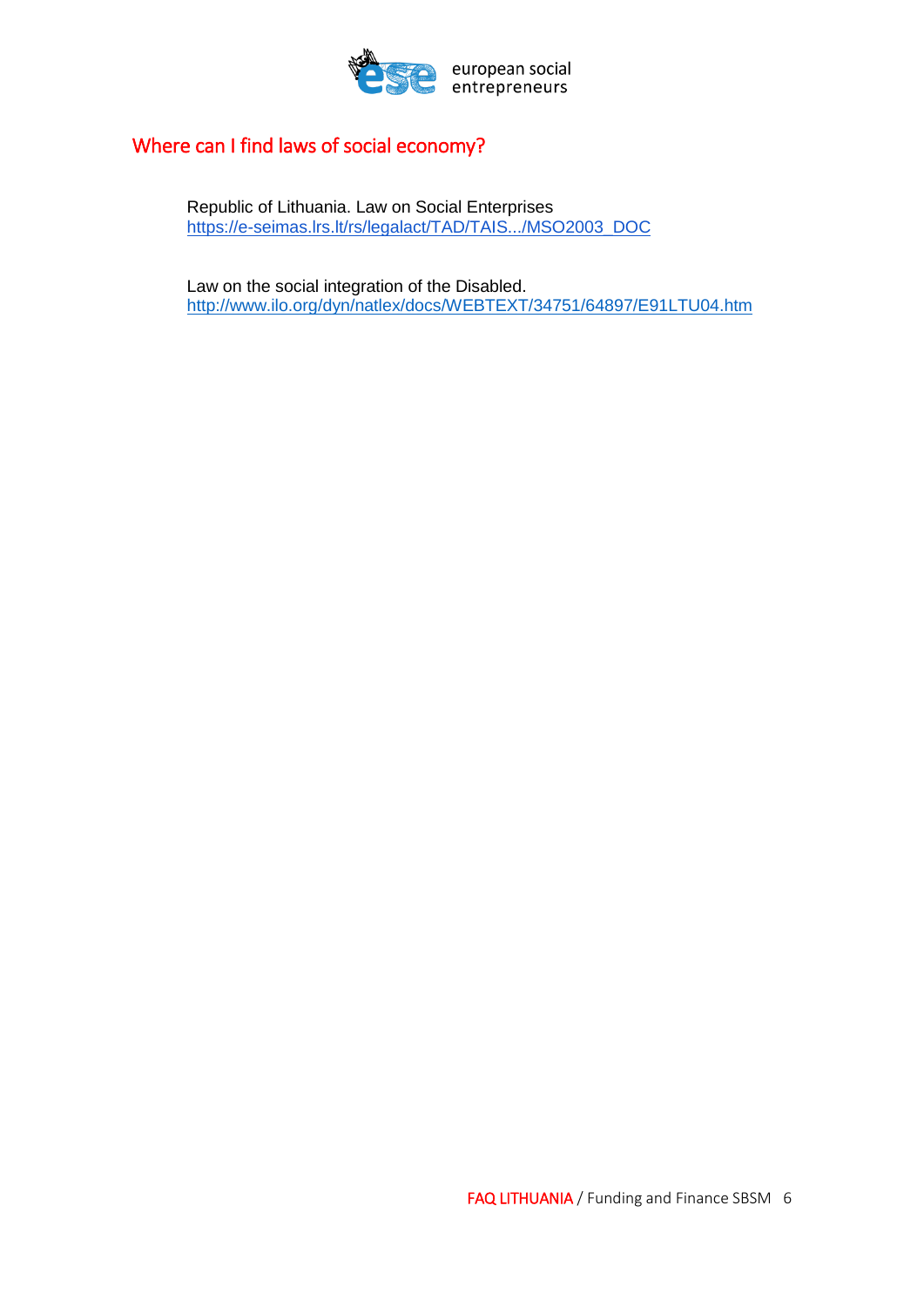

## <span id="page-6-0"></span>What support can I find for funding and financing by private institutions?

The following publication is based on "A map of social enterprises and their ecosystems in Europe. Lithuania Report for European Commision, 2014."

A social investment market is still in the formation phase in Lithuania as there are not many investment opportunities (despite public subsidies and other initiatives described in section 2.2) focused specifically on social enterprises. When approaching banks or investors, social enterprises are treated the same as any other legal entities and could get the financial services on the same conditions as others.

Besides public financial schemes available for social enterprises there are different type of investment funds or financial platforms specifically focused on support for social enterprise (as understood commonly) - there Lithuanian entrepreneurs and social innovators could apply for financial support:

**The programme 'Burės'** (,Sails') launched in 2009 is a pioneer in social funding in Lithuania, offering non-traditional financing solutions for initiatives which combine financial sustainability with public benefit. They developed the following instruments:

- **Public funding (crowd-funding). Visitors of the electronic site www.kelkbures.lt** are invited to pre-purchase a product or service, thus contributing to the new pooling funds for start-up and development of social entrepreneurship;
- Micro-credits. The programme offers micro-credits up to 20.000 Lt (about 5800 euros). 'Burės' have funded ten initiatives such as association 'Centre for Civic Initiatives', kindergarten 'Mėnulio vaikai' ('Moon children'), association 'Children - part of the society', NGO 'Avilys' ('Hive'), and others. 'Burės' provides shortterm loans for the period from three months to two years, and the interest rate, depending on the project, is about 10 per cent.

#### **NGO Acumen**

Attracts investments and use crowd-funding aiming to invest into companies, leaders and ideas, which tackle social problems. Acumen's programs and activities include investing in social enterprises that deliver affordable, critical goods and services to lowincome customers in developing countries; spreading the organisation's approach through proactive outreach, communications, and knowledge-sharing; and providing leadership developmental training in social enterprise.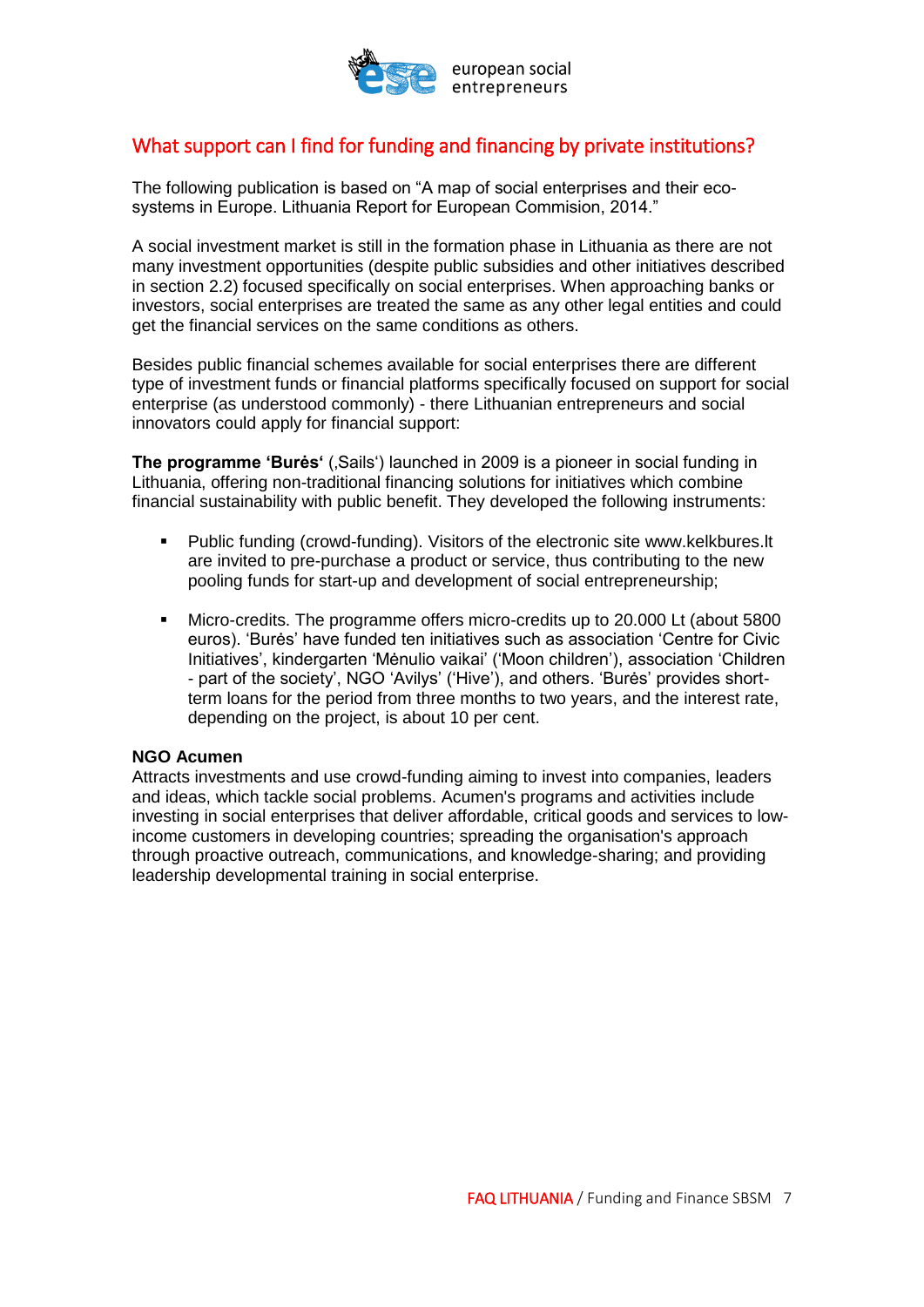

## <span id="page-7-0"></span>Are there any examples of people who got support in funding and financing?

#### **Salad bar Mano Guru (***My Guru)*

*<http://www.manoguru.lt/projektas-mano-guru-naujos-galimybes-darbo-rinkoje>*

The enterprise was established in 2002 for the purpose to help people after medical rehabilitation (drugs abuse) to overcome social exclusion and return to labour market and society. Founders of this social enterprise is Vilnius city municipality, Vilnius Center for Addictive Disorders and a joint stock company "Viršupis". They realise, that after the treatment in in rehabilitation centers those people experience everyday challenges in running the household or returning to the social life. Lack of social and professional skills, strong emotional links with the former social environment omel them break down and return to previous addictions. Making rehabilitation and integration more effective they decided to provide professional rehabilitation programme for drug abusers after medical treatment. The benefits of this programme:

• It provides professional experience for people after medical treatment.

• Theoretical and practical trainings are organised followed by acquiring profession of cook, waiter or bartender.

- Participants got work experience and job for the period of training.
- Participants leave Programme not only with experience and qualification, but also with the recommendation of the employer.
- Entire training period participants are accompanied by a social worker and a psychologist and help of group therapy.

Those actions lead to high integration rate – organization declare that more than 70 percent of participants get the job after the Programme.

#### **New Theatre**

*<http://naujasisteatras.lt/>*

Was established in 2008. Two years people with disabilities where trained in Academy of Lithuanian theatre to develop excellence in acting, directing, stage movement and speech, make-up, theatre history, vocal skills. Currently in the Theatre working 29 people, of which 27 have various disabilities. Within several years they presented 9 performances for more than 10 thousand viewers in various Lithuanian cities, towns and villages.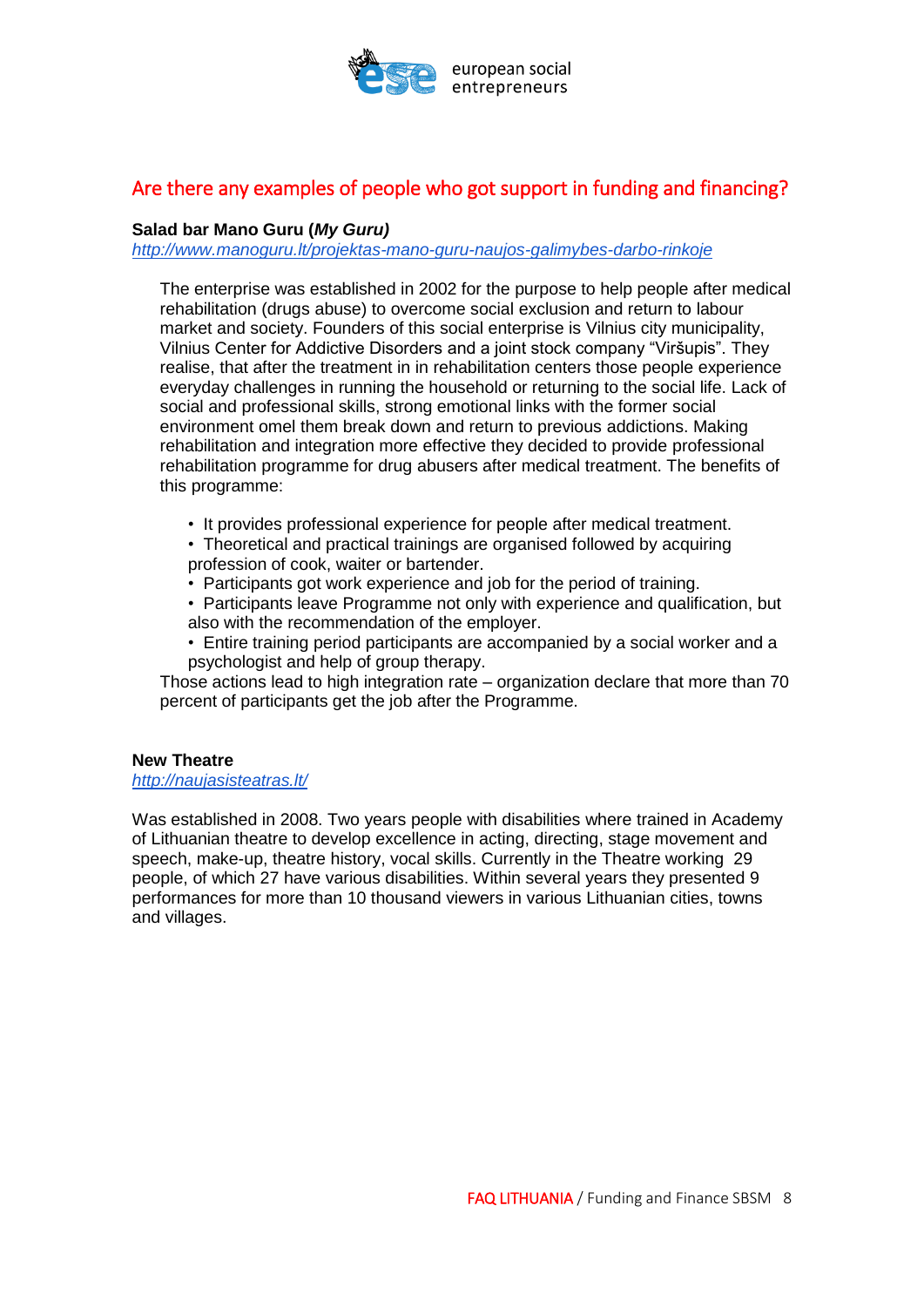

### <span id="page-8-0"></span>Where can I find Mentoring support?

There are individual networking initiatives or *ad hoc* events funded by various donors (including banks, bilateral support programmes, and individual grant projects).

In March 2014, the first 'Social Enterprise Summit' was organised in Vilnius (see section 2.1.1). The 2-day forum gathered entrepreneurs, policy makers and other stakeholders to debate and discuss ways to contribute towards development of social enterprises in Lithuania. It was more focused on social enterprises in a broad sense, i.e. companies that has some characteristics of social entrepreneurship

Social innovators believe that this Forum could develop into a series of annual future forums dedicated on the specific issues of social enterprises and social entrepreneurship. One of the organisers of the forum was NGO Avilys ('Hive'), which is a space for NGOs and social innovators to work, create and communicate.

Under its umbrella the following organisations (list is not exhaustive) are co-working, on partnership and volunteering basis implementing various social initiatives:

- **National Social Integration Institute** creates and applies social innovations that contributes to social integration of people from the vulnerable groups (initiative 'Social taxi' – see below);
- **NPO 'Geros valios projektai'** ('*Goodwill projects*'), which administrates offerings' site 'Aukok.lt', support in-kind site 'Pagalbadaiktais.lt' and free of charge social advertisement system 'Pagalbareklama.lt' (these e-initiatives were created in cooperation with charity and support fund 'Civic Responsibility Fund');
- **Hub Vilnius** operates as corporate co-working and networking centre for startups;
- **Vilnius Youth Organisations Round Table** unifies 40 Vilnius youth organisations;
- '**Mamų unija' ('***Mothers' Union') -* the fund takes care of Lithuanian children with oncologic diseases, attracts funds to ensure overall care for these children;
- **Charity and support fund 'Civic Responsibility Fund'** (a successor of previous American NGO fund 'Baltic-American' Partnership Fund') - aims to develop a culture of philanthropy in Lithuania and, to the extent possible, to provide financial and conceptual support to NGOs and citizens' initiatives;
- **NGO Community Change Centre** (a subsidiary of previous American NGO fund 'Baltic-American' Partnership Fund') - works with communities, initiates various social projects strengthening local NGOs as well as cooperation between NGOs, local government and business; work in close cooperation with the Ministry of Social Security and Labour, Lithuanian municipalities and foreign partners.
- **Association of the Lithuanian Social Enterprises** (20 social enterprises; in Vilnius), Association of the Social Enterprises (in Kaunas) and Union of the Social Enterprises of the Disabled (17 social enterprises; in Klaipėda).